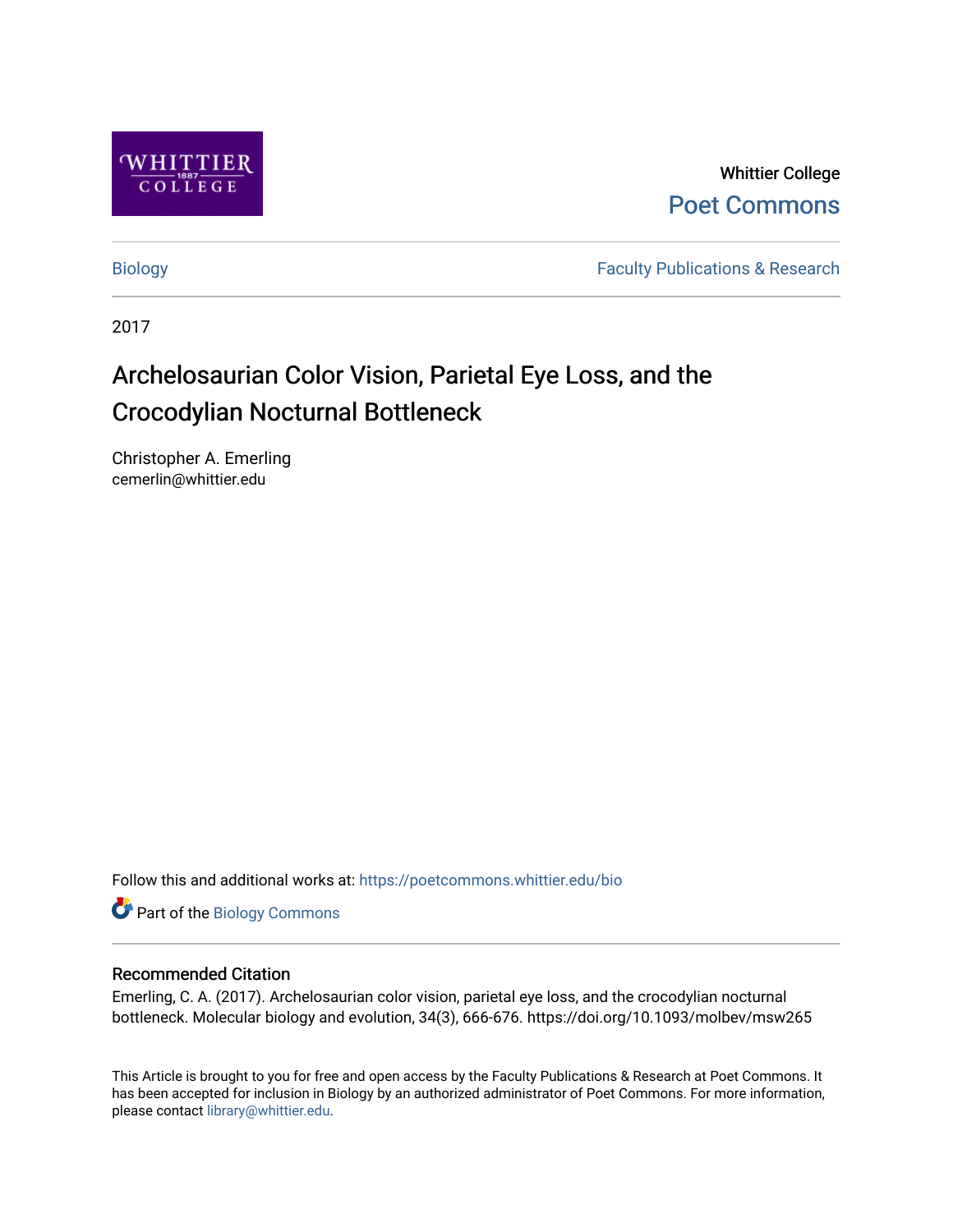## Archelosaurian Color Vision, Parietal Eye Loss, and the Crocodylian Nocturnal Bottleneck

Christopher A. Emerling<sup>\*,1</sup> <sup>1</sup>Museum of Vertebrate Zoology, University of California Berkeley, Berkeley, CA

\*Corresponding author: E-mail: caemerling@berkeley.edu. Associate editor: Nicolas Vidal

## Abstract

Vertebrate color vision has evolved partly through the modification of five ancestral visual opsin proteins via gene duplication, loss, and shifts in spectral sensitivity. While many vertebrates, particularly mammals, birds, and fishes, have had their visual opsin repertoires studied in great detail, testudines (turtles) and crocodylians have largely been neglected. Here I examine the genomic basis for color vision in four species of turtles and four species of crocodylians, and demonstrate that while turtles appear to vary in their number of visual opsins, crocodylians experienced a reduction in their color discrimination capacity after their divergence from Aves. Based on the opsin sequences present in their genomes and previous measurements of crocodylian cones, I provide evidence that crocodylians have co-opted the rod opsin (RH1) for cone function. This suggests that some crocodylians might have reinvented trichromatic color vision in a novel way, analogous to several primate lineages. The loss of visual opsins in crocodylians paralleled the loss of various anatomical features associated with photoreception, attributed to a "nocturnal bottleneck" similar to that hypothesized for Mesozoic mammals. I further queried crocodylian genomes for nonvisual opsins and genes associated with protection from ultraviolet light, and found evidence for gene inactivation or loss for several of these genes. Two genes, encoding parietopsin and parapinopsin, were additionally inactivated in birds and turtles, likely co-occurring with the loss of the parietal eye in these lineages.

Key words: opsins, color vision, Crocodylia, Testudinata, parietal eye, nocturnal bottleneck.

## Introduction

Article

Vision is a critical sensory modality for most vertebrates, being important for foraging, predator avoidance, conspecific recognition, and migration. While aspects of the molecular basis for vision have been elucidated in many groups of vertebrates ([Davies et al. 2012](#page-9-0)), Crocodylia and Testudinata (turtles) have largely been neglected. The currently species poor Crocodylia (24 extant spp.) originated  $\sim$ 93 Ma ([Oaks 2011\)](#page-10-0) and is represented today by Alligatoridae, Crocodylidae, and Gavialidae. Despite being the sole descendants of a Triassic radiation of pseudosuchian archosaurs [\(Nesbitt 2011](#page-10-0)) and the closest living relatives of the frequently colorful and highly visual Aves, little is known about how their visual system has evolved.

An important question about crocodylian vision stems from [Walls \(1942\)](#page-11-0) seminal work on comparative ocular anatomy in vertebrates. In it, he states that crocodylian eyes "bear the stigmata of a long-continued nocturnality" (p. 613), including a rod-dominated retina, retinal regions containing cones that are "made as rod-like as possible" ([Walls 1942](#page-11-0), p. 616), a light collecting tapetum lucidum, and the absence of cone oil droplets, sclerotic rings ([Nesbitt et al. 2013](#page-10-0)) and an annular pad of the lens ([Walls 1942](#page-11-0)). [Nagloo et al. \(2016\)](#page-10-0) also described a relatively large lens in crocodiles, typically associated with nocturnality, and retinal ganglion cell densities comparable to those of nocturnal squamates. Notably, many of these features are shared with mammals, which

are thought to have undergone a long period of dim-light adaptation during the Mesozoic, termed a "nocturnal bottleneck" ([Walls 1942;](#page-11-0) [Gerkema et al. 2013](#page-9-0)). Recent studies have revealed that mammals reduced their genomic complement of light-associated genes, including both visual and nonvisual opsins [\(Gerkema et al. 2013](#page-9-0)) and enzymes that mitigate ultraviolet photo-oxidative damage [\(Kato et al. 1994](#page-10-0); [Osborn](#page-10-0) [et al. 2015](#page-10-0)). If crocodylians did indeed experience a nocturnal bottleneck, a similar degree of light-associated gene inactivation and deletion should be reflected in crocodylian genomes.

Testudinata is represented today by  $>$  300 species distributed across 14 families, with a fossil record that dates back to the Triassic [\(Joyce and Gauthier 2004](#page-10-0); [Li et al. 2008](#page-10-0)). A combination of recent genomic and fossil discoveries suggests that turtles are diapsid amniotes [\(Chiari et al. 2012](#page-9-0); [Schoch and](#page-10-0) [Sues 2015](#page-10-0)), but the ecological origins of turtles are contentious: the very early stem testudine Odontochelys semitestacea was discovered in marine deposits [\(Li et al. 2008](#page-10-0)) and phylogeneticists frequently recover turtles as sister to the marine sauropterygians [\(Lee 2013\)](#page-10-0), but various other stem turtles show evidence of terrestrial adaptations [\(Joyce and](#page-10-0) [Gauthier 2004;](#page-10-0) [Scheyer and Sander 2007](#page-10-0); [Anquetin 2011\)](#page-9-0). Regardless of the precise timing of aquatic adaptation, the phylogenetic distribution of extant testudines unambiguously reconstructs the ancestor of crown turtles as a freshwater inhabitant [\(Joyce and Gauthier 2004\)](#page-10-0). This, coupled with shifts to marine habitats (e.g., Chelonoidea), suggests that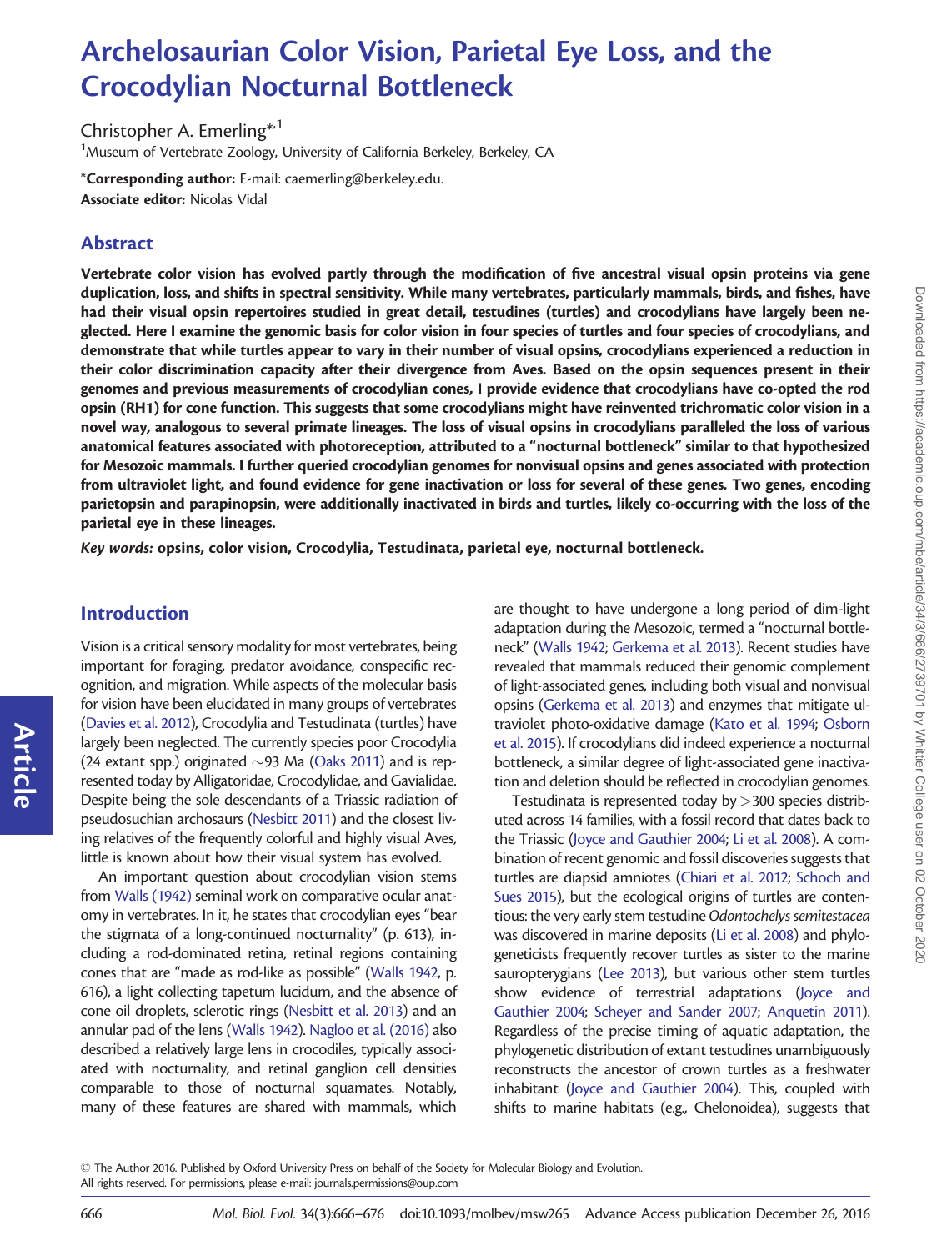turtles may have experienced molecular adaptations to their visual system, similar to what has occurred in marine mammals [\(Levenson et al. 2006](#page-10-0); [Meredith et al. 2013\)](#page-10-0).

To test these hypotheses, I searched the genomes of four crocodylians and four testudines for genes encoding both visual and nonvisual photoreceptive opsins and genes encoding enzymes that protect against UV-light photo-oxidative damage. I provide evidence that turtles ancestrally possessed the capacity for tetrachromatic (four color channels) color vision, with trionychid turtles losing some short wavelength visual opsins, whereas stem crocodylians underwent a reduction in their genes associated with lightsensitivity, including color vision, thus consistent with the hypothesis of passing through a nocturnal bottleneck early in their history. Additionally, the presence of parietal eyerelated pseudogenes in crocodylians, birds, and testudines correlates with the loss of the parietal (third) eye early in their respective histories.

#### Results and Discussion

I examined publically available genomes for species representing the three crocodylian families, Alligatoridae (Alligator mississippiensis [American alligator;  $156\times$  coverage], Alligator sinensis [Chinese alligator;  $109\times$ ]), Crocodylidae (Crocodylus porosus [saltwater crocodile;  $74\times$ ]), and Gavialidae (Gavialis gangeticus [Indian gharial;  $81\times$ ])[\(Wan et al. 2013;](#page-11-0) [Green et al.](#page-9-0) [2014;](#page-9-0) [Putnam et al. 2016](#page-10-0)) and cryptodiran turtles from the clades Testudinoidea (Chrysemys picta [Emydidae; painted turtle;  $15\times$ , improved with cytogenetic mapping]), Americhelydia (Chelonia mydas [Cheloniidae; green sea turtle; 110 $\times$ ]) and Trionychia (Trionychidae; Pelodiscus sinensis [Chinese softshell turtle;  $105\times$ ], Apalone spinifera [spiny softshell turtle;  $33.4 \times$ ])[\(Wang et al. 2013;](#page-11-0) [Badenhorst et al. 2015\)](#page-9-0), along with outgroup taxa for comparison. I used a combination of gene predictions and BLAST searches against genomic contigs to determine the presence and functionality of 20 genes related to light-sensitivity [\(supplementary table S1](http://mbe.oxfordjournals.org/lookup/suppl/doi:10.1093/molbev/msw265/-/DC1) and dataset S1, [Supplementary Material](http://mbe.oxfordjournals.org/lookup/suppl/doi:10.1093/molbev/msw265/-/DC1) online).

#### Turtle Visual Opsins

Vertebrate phototransduction takes place in the rod and cone cells of the retina. Both cell types possess photosensitive pigments comprised of proteins called opsins covalently bound to retinoid chromophores. Upon absorbing light, these pigments initiate a phototransduction cascade that culminates in electrical signaling to the brain, resulting in vision. The ancestral vertebrate likely had five visual opsins, one expressed in the dim-light adapted rods (RH1), and four expressed in separate bright-light (photopic) adapted cone cells (SWS1, SWS2, RH2, and LWS), the latter allowing for photopic color discrimination ([Davies et al. 2012](#page-9-0)).

Chrysemys picta and Chelonia mydas, possess all five visual opsins, suggesting that tetrachromatic color vision was the ancestral state for Durocryptodira and, by extension, Testudinata. All four turtle species retain genes encoding RH1 (rod opsin) as well as two classes of cone opsin (RH2 [rod-like cone opsin], LWS [long wavelength-sensitive opsin]). Both trionychid species show evidence of loss or inactivation of SWS1 (encodes short wavelength-sensitive opsin 1). Pelodiscus sinensis has a 19-bp deletion at the intron 1– exon 2 boundary and Apalone spinifera returned negative BLAST results. The relatively low coverage  $(33.4\times)$  assembly for A. spinifera includes many small contigs, raising the possibility that its absence may be due to an assembly error. However, the genes that flank SWS1 in zebra finch, human and anole (FLNC, CALU) were recovered, suggesting whole gene deletion is probable. While A. spinifera retains SWS2 (encodes short wavelength-sensitive opsin 2), in P. sinensis it is highly unusual and suggestive of pseudogenization or neofunctionalization. Exon 4 has an 18-bp deletion and an apparent premature stop codon, though the alignment is ambiguous and there is a potential alternative splice donor site that eliminates the stop codon. Additionally, in place of the canonical stop codon, there is a 1,293-bp extension of the gene, more than doubling the length of the coding sequence. This region has a repetitive motif, and upon BLASTing it against GenBank, its highest similarity ( $E$  value 8e-43; Query cover: 97%; Ident: 67%) is to a predicted cardiomyopathy-associated protein 5-like gene in Acinonyx jubatus (cheetah; XM\_015088347). dN/dS ratio branch test analyses of SWS2 provide evidence of an elevated rate of protein evolution (foreground  $\omega$  = 0.2044; background  $\omega = 0.0473$ ; P < 0.05; [supplementary table](http://mbe.oxfordjournals.org/lookup/suppl/doi:10.1093/molbev/msw265/-/DC1) [S2,](http://mbe.oxfordjournals.org/lookup/suppl/doi:10.1093/molbev/msw265/-/DC1) [Supplementary Material](http://mbe.oxfordjournals.org/lookup/suppl/doi:10.1093/molbev/msw265/-/DC1) online). A branch-sites test failed to find evidence of positive selection, suggesting that the elevated rate is due to relaxed selection, consistent with pseudogenization. While this anomaly may be due to an assembly error, further research should explore if SWS2 in Pelodiscus has a modified function or is lost entirely.

Earlier microspectrophotometry (MSP) studies found only three cone pigments in the durocryptodirans Trachemys scripta (pond slider; Emydidae), Chelonia mydas and Mauremys reevesi (Chinese pond turtle; Geoemydidae) [\(Liebman and Granda 1971](#page-10-0); [Ohtsuka 1985\)](#page-10-0), likely corresponding to SWS2 ( $\lambda_{\text{max}}$  [peak absorbance wavelength] 440–460 nm), RH2 ( $\lambda_{\text{max}}$  502–540 nm), and LWS pigments  $(\lambda_{\text{max}}$  562–620 nm) based on the typical  $\lambda_{\text{max}}$  values of these pigments [\(Davies et al. 2012](#page-9-0)). However, [Loew and](#page-10-0) [Govardovskii \(2001\)](#page-10-0) found an additional ultraviolet photoreceptor in T. scripta, probably representing an SWS1 pigment  $(\lambda_{\text{max}}$  372 nm; [Davies et al. 2012\)](#page-9-0). This was not observed by [Liebman and Granda \(1971\)](#page-10-0), likely due to a failure to examine the ultraviolet part of the spectrum [\(Loew and Govardovskii](#page-10-0) [2001\)](#page-10-0). SWS1 pigments in both Chrysemys picta and Chelonia mydas are predicted to be ultraviolet-sensitive based on the presence of F86, S90, and M93 and T93, respectively [[supplementary table S3,](http://mbe.oxfordjournals.org/lookup/suppl/doi:10.1093/molbev/msw265/-/DC1) [Supplementary Material](http://mbe.oxfordjournals.org/lookup/suppl/doi:10.1093/molbev/msw265/-/DC1) online; reviewed in [Emerling et al. \(2015\)](#page-9-0)]. Though both MSP [\(Liebman and Granda 1971](#page-10-0)) and electroretinography (ERG; [Levenson et al. 2004\)](#page-10-0) studies failed to find definitive evidence of UV-sensitive cones in C. mydas, ERG measurements suggest an increase in sensitivity towards the UV, and a behavioral study on hatchling C. mydas indicates that they are capable of perceiving UV light [\(Witherington and Bjorndal 1991](#page-11-0)). dN/ dS ratio analyses and ancestral sequence reconstructions [\(supplementary tables S2 and S4,](http://mbe.oxfordjournals.org/lookup/suppl/doi:10.1093/molbev/msw265/-/DC1) [Supplementary Material](http://mbe.oxfordjournals.org/lookup/suppl/doi:10.1093/molbev/msw265/-/DC1)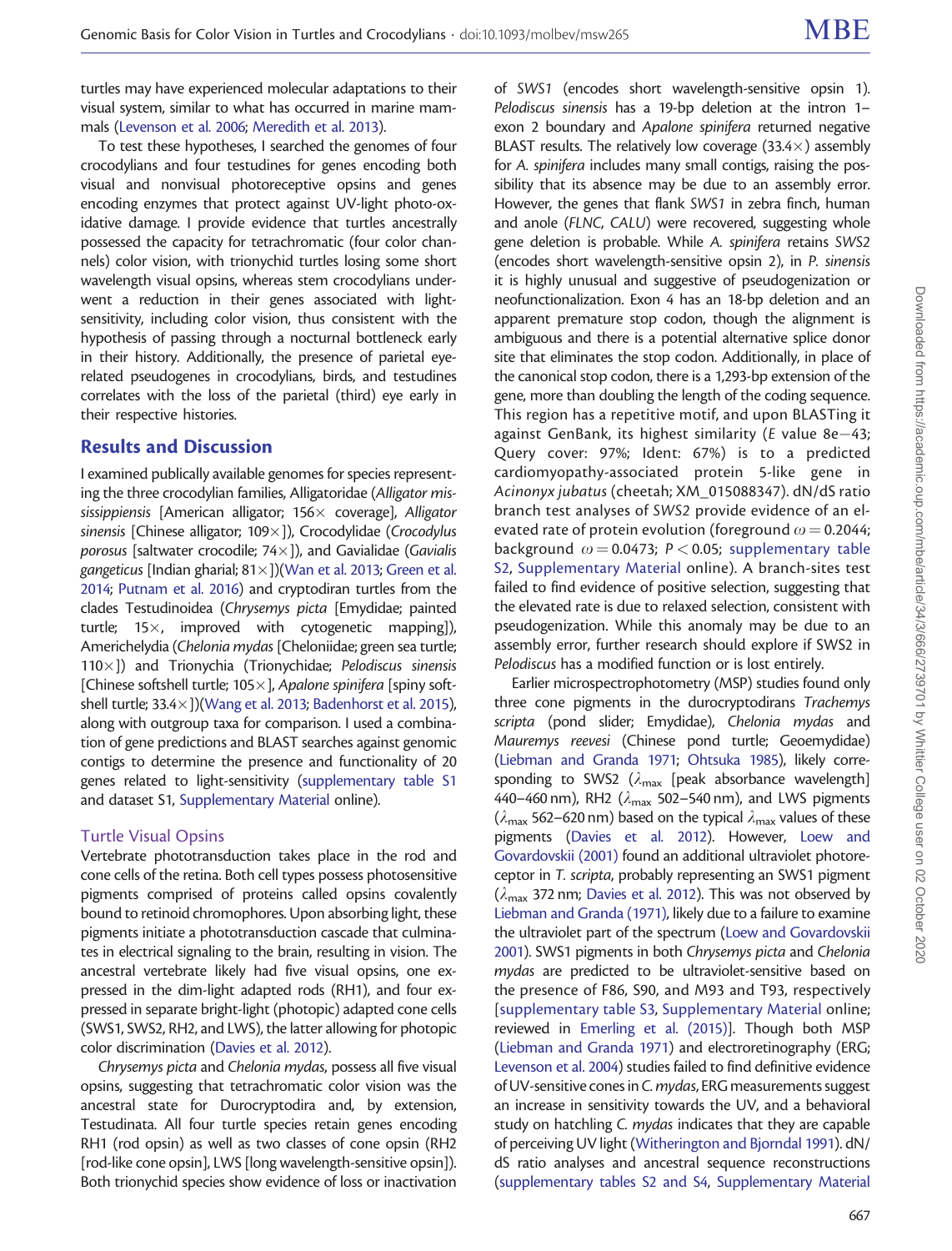<span id="page-3-0"></span>

| Table 1. Summary of Shared Inactivating Mutations in Focal Taxa |
|-----------------------------------------------------------------|
|-----------------------------------------------------------------|

| RH <sub>2</sub>  | Exon 1                                                                                                 | Exon 2-Intron 3                                   |                                      |                              |
|------------------|--------------------------------------------------------------------------------------------------------|---------------------------------------------------|--------------------------------------|------------------------------|
| Crocodylia       | <b>Deleted</b>                                                                                         | 55-bp deletion                                    |                                      |                              |
| OPN4M            | Exon 1                                                                                                 | Intron 6                                          | Exon 7                               | Exon 8                       |
| Crocodylia       | <b>Start codon mutation</b>                                                                            | Splice donor mutation                             | 1-bp deletion                        | Two premature<br>stop codons |
| <b>EEVS-like</b> | Exon 2                                                                                                 | Exon 3                                            | Intron <sub>3</sub>                  |                              |
| Crocodylia       | Chompy repeat element insertion, three<br>1-bp deletions, 1-bp insertion, two<br>premature stop codons | Two 1-bp deletions                                | Splice donor<br>mutation             |                              |
| MT-Ox            | Exon 1                                                                                                 | Exon 2                                            | Exon 4                               | Exon 7                       |
| Crocodylia       | 1-bp insertion, 8-bp deletion                                                                          | 1-bp deletion                                     | Two 8-bp deletions,<br>1-bp deletion | 1-bp deletion                |
| <b>OPNP</b>      | Exon 2                                                                                                 | Exon 4                                            |                                      |                              |
| Alligator        | 7-bp deletion                                                                                          | 4-bp deletion                                     |                                      |                              |
| <b>OPNPP</b>     | Exon 1                                                                                                 | Exon 2                                            |                                      |                              |
| Crocodylia       | Three 1-bp deletions                                                                                   | No BLAST results                                  |                                      |                              |
| Cyptodira        | Two 1-bp deletions                                                                                     | Two premature stop<br>codons                      |                                      |                              |
| <b>OPNPT</b>     | Exon 1                                                                                                 | Exon 2                                            | Exon 3                               |                              |
| Crocodylia       | <b>No BLAST results</b>                                                                                | 1-bp insertion, three<br>premature stop<br>codons | No BLAST results                     |                              |
| Aves             | Start codon mutation, three 1-bp<br>deletions, 23-bp deletion                                          | No BLAST results                                  | <b>No BLAST results</b>              |                              |
| Cryptodira       |                                                                                                        |                                                   | 1-bp deletion                        |                              |
|                  |                                                                                                        |                                                   |                                      |                              |

online) provide some evidence of visual adaptation in testudine history. Branch-sites tests estimated positive selection on LWS on the stem Cryptodira branch, and substitutions known to influence visual pigment spectral sensitivity [\(Yokoyama](#page-11-0) [2008](#page-11-0)) occurred on several branches: SWS1, Durocryptodira (T52V), Chrysemys (T93M, A97S, and V109A); SWS2, Durocryptodira (S91T), Chelonia (A116T and S292A); RH2, Chelonia (A164S). Between the putative loss of shortwavelength sensitive pigments in the two trionychian species and key tuning site substitutions in these pigments in durocryptodirans, it seems probable that there have been strong selective pressures on these pigments during testudine history. This may be due in part to the higher abundance of light with longer wavelengths in freshwater habitats. The low number of putative adaptive changes in the visual opsin system in stem turtles may be partially due to a reliance on switches in opsin chromophores rather than on substitutions in opsin amino acids to tune color vision. The retinoid chromophore comes in two forms: a vitamin A<sub>1</sub>-derived chromophore leads to a more blue-shifted pigment, whereas a vitamin  $A_2$ -derived chromophore produces a red-shifted pigment [\(Enright et al. 2015\)](#page-9-0). [Liebman and Granda \(1971\)](#page-10-0) found that the saltwater Chelonia mydas possessed the former, and the freshwater Trachemys scripta possessed the latter. This distinction is also found in saltwater vs. freshwater fishes and is thought to bean adaptation to the respectiveblue- and red-shifted waters they inhabit [\(Beatty 1984\)](#page-9-0). Perhaps as stem turtles adapted to freshwater, they experienced minimal adaptations to their visual opsingenes because they switched to a vitamin A<sub>2</sub>-derived chromophore. Sea turtles subsequently reverted to a vitamin  $A_1$  chromophore, and the three spectral tuning site substitutions estimated in C. mydas' cone opsins might be adaptations for vision in marine habitats.

## Crocodylian Visual Opsins

In all four sampled crocodylian species, I recovered two intact cone opsin genes (SWS2 and LWS) and the rod opsin gene RH1, suggestive of dichromatic photopic color vision. Alligator sinensis has a deletion at the intron 3–exon 4 boundary of RH1, suggesting that it has become inactivated. A branch test of RH1 did not find a significantly higher dN/dS ratio in A. sinensis compared with the background ([supplementary table](http://mbe.oxfordjournals.org/lookup/suppl/doi:10.1093/molbev/msw265/-/DC1) [S2](http://mbe.oxfordjournals.org/lookup/suppl/doi:10.1093/molbev/msw265/-/DC1), [Supplementary Material](http://mbe.oxfordjournals.org/lookup/suppl/doi:10.1093/molbev/msw265/-/DC1) online), and gene prediction suggests that the rod phototransduction genes are intact, indicating that if this mutation is real, it is very recent or has not led to the loss of RH1 function. Given that the loss of RH1 is exceptionally rare, with strong evidence of absence only in cave fishes [\(Niemiller et al. 2013\)](#page-10-0), a gecko [\(Liu et al. 2015](#page-10-0)) and a snake ([Sim](#page-10-0)ões, Sampaio, Loew, et al. 2016), this should be tested with more data. Synteny information provides evidence that SWS1 is deleted in crocodylians. As described above, FLNC and CALU flank SWS1 in amniotes, and both genes were found in all four crocodylians. However, they were never recovered on the same contig, making it difficult to completely rule out assembly errors. I recovered a highly fragmentary RH2 in the genomes of all four crocodylians. Beyond sequence homology, identity of RH2 is confirmed by gene tree estimation ([supplementary fig. S1](http://mbe.oxfordjournals.org/lookup/suppl/doi:10.1093/molbev/msw265/-/DC1), [Supplementary Material](http://mbe.oxfordjournals.org/lookup/suppl/doi:10.1093/molbev/msw265/-/DC1) online) and synteny: it is flanked by MLN and GRM4 in Gallus gallus (chicken) and Pelodiscus sinensis, and both of these genes flank RH2 on an Alligator mississippiensis contig. All four crocodylian RH2 sequences share inactivating mutations (table 1), suggesting pseudogenization in a common ancestor.

Despite the inference that only two cone opsin genes were retained in the ancestral crocodylian, previous MSP experiments in crocodylians suggest that the number of cone types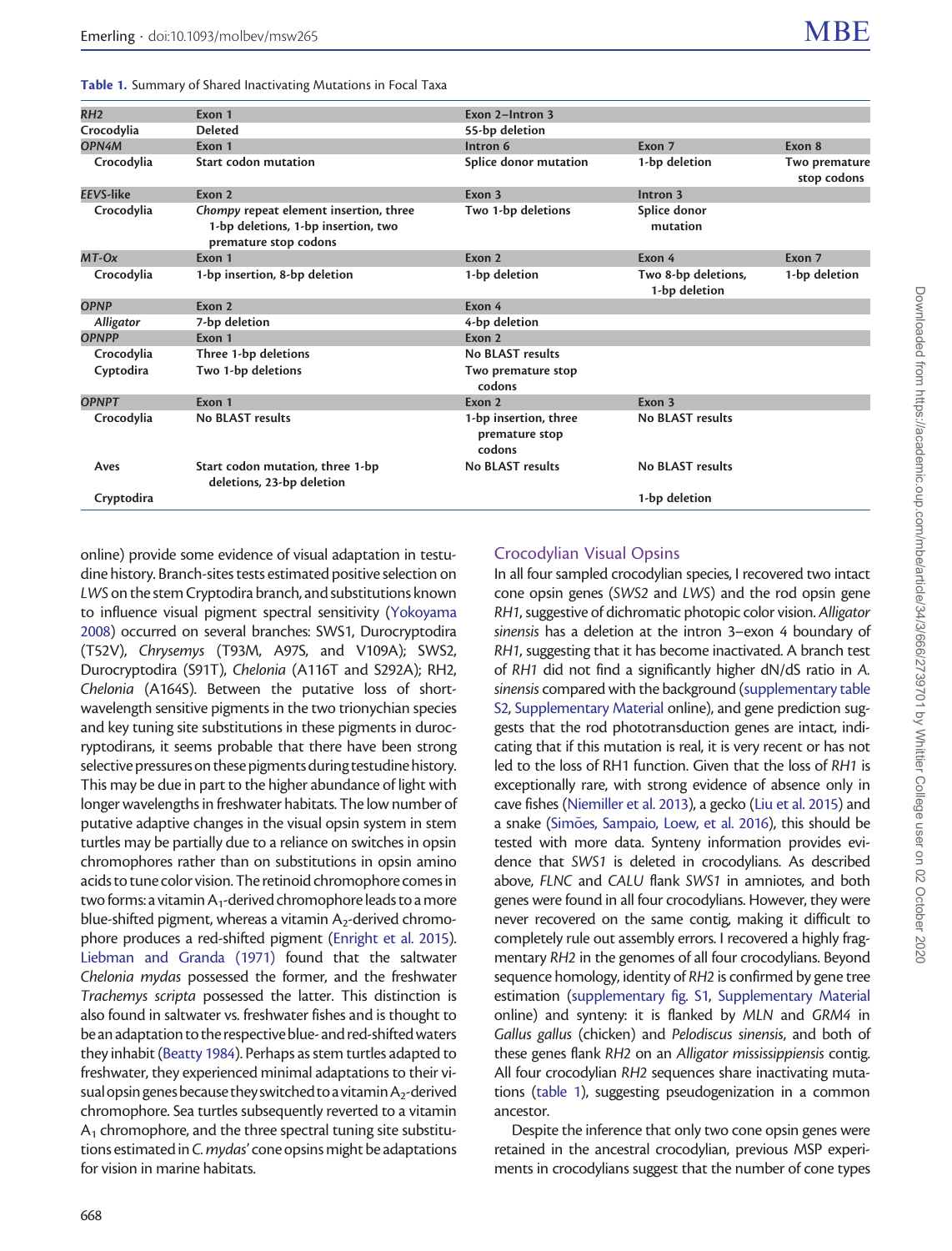<span id="page-4-0"></span>

FIG. 1. Diagrams of crocodylian retinal photoreceptors [based on [Govardovskii et al. \(1988\),](#page-9-0) [Sillman et al. \(1991\),](#page-10-0) and [Nagloo et al. \(2016\)](#page-10-0)] and their predicted constituent opsin pigments. Numbers below photoreceptors indicate  $\lambda_{\text{max}}$  (peak absorption wavelength).

ranges from three to four (fig. 1). Caiman crocodilus (spectacled caiman), Alligator mississippiensis, Crocodylus porosus, and Crocodylus johnstoni (freshwater crocodile), all have single cones with pigments measured at  $\lambda_{\text{max}}$  of 424–444 nm ([Govardovskii et al. 1988](#page-9-0); [Sillman et al. 1991](#page-10-0); [Nagloo et al.](#page-10-0) [2016\)](#page-10-0). Only SWS1 and SWS2 pigments are known to peak in this range [\(Davies et al. 2012](#page-9-0)), and given the absence of SWS1 in crocodylian genomes, this implies that these single cones express the SWS2 opsin. A second single cone type has a  $\lambda_{\text{max}}$ of 535–554 nm, a spectral tuning position typically occupied by LWS pigments in vertebrates [\(Davies et al. 2012](#page-9-0)). Using [Yokoyama \(2008\),](#page-11-0) five-sites rule to predict LWS  $\lambda_{\text{max}}$  [\(supple](http://mbe.oxfordjournals.org/lookup/suppl/doi:10.1093/molbev/msw265/-/DC1) [mentary table S3,](http://mbe.oxfordjournals.org/lookup/suppl/doi:10.1093/molbev/msw265/-/DC1) [Supplementary Material](http://mbe.oxfordjournals.org/lookup/suppl/doi:10.1093/molbev/msw265/-/DC1) online) and assuming a vitamin  $A_1$ -derived chromophore, A. mississippiensis is expected to have a  $\lambda_{\text{max}}$  of 532 nm, very close to the 535 nm peak measured by MSP [\(Sillman et al. 1991\)](#page-10-0). The C. porosus LWS pigment is predicted to have a  $\lambda_{\text{max}}$  of 545 nm, nearly identical to the 546 nm pigment in cones measured by [Nagloo et al. \(2016\)](#page-10-0). Both Crocodylus species and Caiman crocodilus also have double cones with both members expressing pigments with a  $\lambda_{\text{max}}$  identical to the LWS single

cones [\(Govardovskii et al. 1988](#page-9-0); [Nagloo et al. 2016\)](#page-10-0). A. mississippiensis, however, has a pigment with a  $\lambda_{\text{max}}$  of 566 nm in the principal member of its double cone, which is red-shifted relative to its presumptive LWS single cones [\(Sillman et al.](#page-10-0) [1991\)](#page-10-0). I did not discover a second LWS opsin gene in the genome of this species, suggesting that this spectral shift may be accomplished by changing the ratio of vitamin  $A_1$  to  $A_2$ . [Nagloo et al. \(2016\)](#page-10-0) used modeling to predict that C. johnstoni has a mixture of  $A_1$ -/ $A_2$ -derived chromophores, rendering its LWS cones red-shifted relative to those of C. porosus. However, [Sillman et al. \(1991\)](#page-10-0) reported that none of the photoreceptor pigments they measured in A. mississippiensis fit an  $A_2$  curve, bringing this hypothesis into question. Nonetheless, because A. mississippiensis is a freshwater species, it suggests that this is a viable possibility.

A third cone pigment has been discovered in crocodylians that remains unaccounted for. This pigment's  $\lambda_{\text{max}}$  ranges from 502 to 510 nm and has been found in a third class of single cone in Crocodylus porosus and C. johnstoni [\(Nagloo](#page-10-0) [et al. 2016\)](#page-10-0), the double cone accessory member in Alligator mississippiensis [\(Sillman et al. 1991\)](#page-10-0), and one of two types of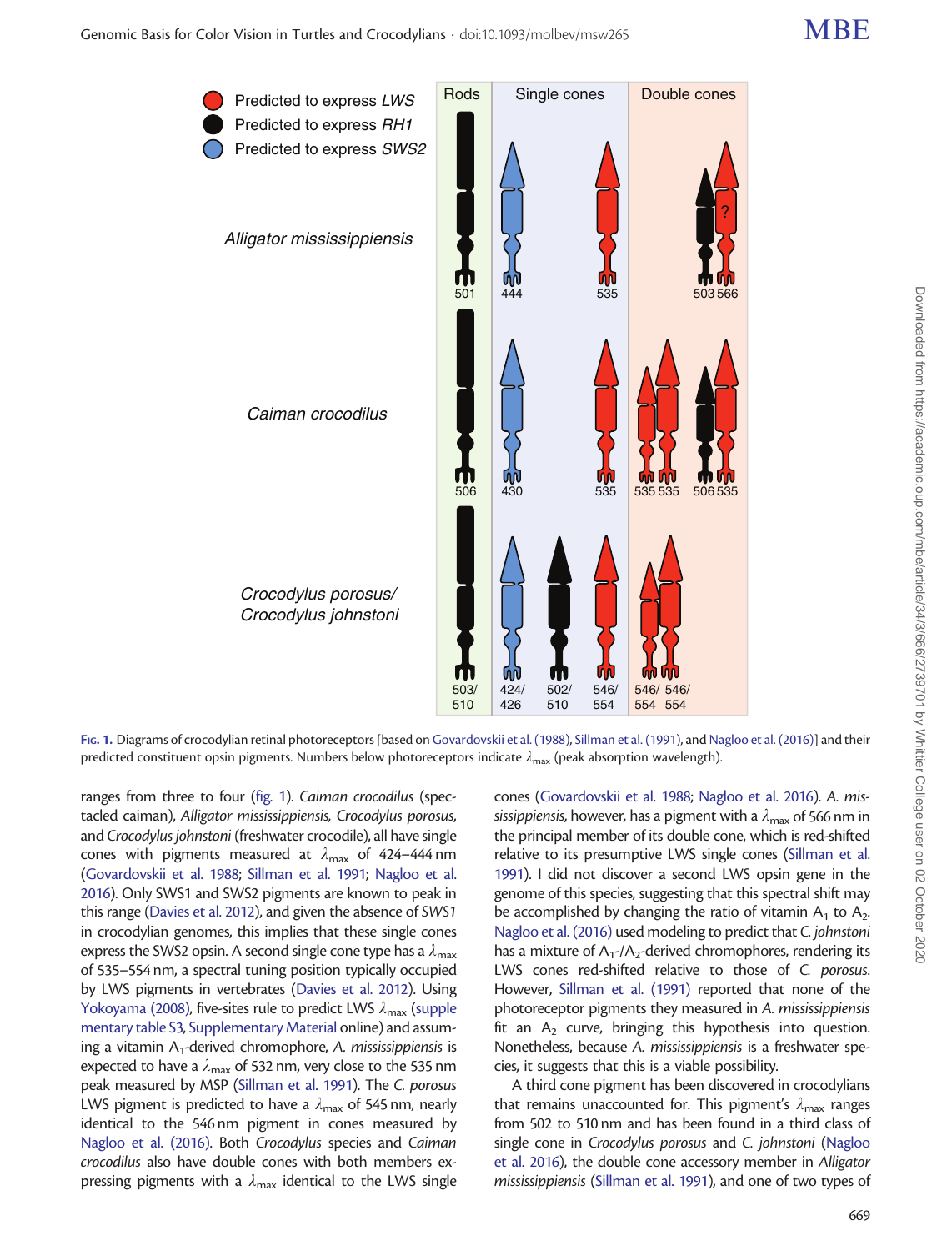double cone accessory members in Caiman crocodilus ([Govardovskii et al. 1988](#page-9-0)). This peak absorbance is typically associated with RH2 pigments [\(Davies et al. 2012\)](#page-9-0), yet RH2 is pseudogenized in crocodylians. I hypothesize that these are rod opsin (RH1) pigments, which have been co-opted into these cones. As noted above, RH1 is present in all four crocodylian species I examined, with the possible exception of Alligator sinensis, and MSP measurements of the rod pigments reveal  $\lambda_{\text{max}}$  values consistent with RH1 [\(Davies et al.](#page-9-0) [2012\)](#page-9-0). Importantly, the rod and putative RH1 cone pigments have nearly, or exactly, identical  $\lambda_{\text{max}}$  measurements in all four species ([fig. 1\)](#page-4-0): Alligator mississippiensis rod  $\lambda_{\text{max}}$  = 501 nm, putative RH1 cone  $\lambda_{\text{max}}$  = 503 nm; Caiman crocodilus rod  $\lambda_{\text{max}} = 506 \text{ nm}$ , putative RH1 cone  $\lambda_{\text{max}}$  = 506 nm; Crocodylus porosus rod  $\lambda_{\text{max}}$  = 503 nm, putative RH1 cone  $\lambda_{\text{max}} = 502 \text{ nm}$ ; Crocodylus johnstoni rod  $\lambda_{\text{max}} = 510 \text{ nm}$ , putative RH1 cone  $\lambda_{\text{max}} = 510 \text{ nm}$ ([Govardovskii et al. 1988](#page-9-0); [Sillman et al. 1991](#page-10-0); [Nagloo et al.](#page-10-0) [2016\)](#page-10-0).

While some vertebrates, particularly colubroid snakes ([Schott et al. 2015;](#page-10-0) [Sim](#page-10-0)ões, Sampaio, Douglas, et al. 2016), possess rod-like (transmuted) cones expressing cone opsins and cone-like rods expressing rod opsin, the condition in crocodylians appears unprecedented in two ways. The first is the presumed expression of RH1 in a class of true cones. Alternatively, the putative RH1 single cones may simply be cone-like rods, but this posits that some rods became conelike while others retain their original morphology. [Walls \(1942,](#page-11-0) p. 615) stated that the Alligator mississippiensis retina includes some very rod-like cones near the tapetal region of the retina, giving some credence to the latter hypothesis. Ultrastructural examinations of these putatively RH1 cones and immunohistochemical staining of cone phototransduction elements are instrumental in testing these hypotheses. The second apparently unique trait is the putative expression of RH1 in double cones alongside a cone opsin (LWS). This could also be verified with immunohistochemistry to rule out the possibility that this is another opsin. Both of these traits are extremely unusual and warrant further investigation. This hypothesis has an analog in lissamphibians: frogs and salamanders possess two spectral classes of rods, known as red and green rods. Red rods express the typical RH1, whereas green rods have coopted the cone opsin SWS2 ([Ma et al. 2001\)](#page-10-0). If this hypothesis withstands further scrutiny, crocodylians would provide a counterpart to the state in lissamphibians, and continue to demonstrate the remarkable evolutionary lability of vertebrate photoreceptors.

Because single cones contribute to color vision but double cones are thought to only provide achromatic information ([Bowmaker 2008](#page-9-0); though see [Pignatelli et al. 2010\)](#page-10-0), expressing RH1 in the accessory members of alligator and caiman cones likely does not affect color discrimination. However, the presence of RH1-expressing single cones in both Crocodylus johnstoni and Crocodylus porosus, would imply that crocodylids, at least since the common ancestor of Crocodylus [\(Oaks 2011\)](#page-10-0), have recovered trichromatic color vision. In mammals, several lineages of primates have regained trichromatic color vision either via allelic variants of LWS (platyrrhines, lemuriforms) or

the duplication of LWS (Alouatta, catarrhines; [Davies et al.](#page-9-0) [2012\)](#page-9-0). Some species of snakes are predicted to have regained trichromatic color vision by modifying their rod photorecep-tors to be more cone-like [\(Schott et al. 2015;](#page-10-0) Simões, Sampaio, Douglas, et al. 2016). The condition in Crocodylus would seem to represent a novel pathway of reinventing trichromatic color vision in amniotes.

Branch-sites tests estimated that LWS underwent positive selection on the stem crocodylian branch, and ancestral sequence reconstructions point to several tuning site changes [\(supplementary tables S2 and S4,](http://mbe.oxfordjournals.org/lookup/suppl/doi:10.1093/molbev/msw265/-/DC1) [Supplementary Material](http://mbe.oxfordjournals.org/lookup/suppl/doi:10.1093/molbev/msw265/-/DC1) online): SWS2, Crocodylia (A116T, S292A); LWS, Crocodylia (S180A, Y277F), Alligator (T285A). The SWS2 substitutions are identical to those of Chelonia mydas, possibly indicating adaptive convergence. On the stem Crocodylia branch, LWS is predicted to have shifted from a  $\lambda_{\text{max}}$  of 560 nm to a  $\lambda_{\text{max}}$ of 545 nm with a further blue-shifting on the stem Alligator branch to 532 nm. RH1 also experienced substitutions at site 13 on the stem Crocodylia (M13L) and Alligator (L13F) branches. This site is not known to affect spectral tuning, but it does appear to affect glycosylation of RH1 [\(Fern](#page-9-0)á[ndez-Sampedro et al. 2016](#page-9-0)). Notably, site 13 is conserved as methionine in all of the outgroup taxa in this study [\(supplementary table S3](http://mbe.oxfordjournals.org/lookup/suppl/doi:10.1093/molbev/msw265/-/DC1), [Supplementary Material](http://mbe.oxfordjournals.org/lookup/suppl/doi:10.1093/molbev/msw265/-/DC1) online), whereas therian mammals independently experienced a M13F substitution that was estimated to have been under positive selection [\(Fern](#page-9-0)á[ndez-Sampedro et al. 2016](#page-9-0)).

#### Light-Associated Gene Loss and the Crocodylian Nocturnal Bottleneck

In addition to the loss of two cone opsins, I found evidence that seven additional light-associated genes have become inactivated or deleted in crocodylians. OPN4M, EEVS-like, and MT-Ox each have numerous inactivating mutations shared among all four crocodylian species ([table 1](#page-3-0)), providing strong evidence of pseudogenization in their common ancestor. OPNP is a pseudogene in all four species, but only the two Alligator species share inactivating mutations [\(table 1\)](#page-3-0), possibly suggesting independent loss in Alligatorinae, Gavialidae and Crocodylidae. However, through a series of nested dN/dS ratio models, I found that each of the crown branches had dN/dS ratios that were not significantly different from a neutrally evolving value of 1, the sole exception being the stem Crocodylidae  $+$  Gavialidae branch using the F1X4 codon frequency model. When the crown Crocodylia branches were grouped together as one ratio,  $\omega$  was estimated to be 1.2062– 1.3503 (not significantly different from 1;  $P > 0.25$ ), consistent with a hypothesis of relaxed selection in crown Crocodylia. Using F1X4, the stem crocodylian  $\omega$  (0.2382) was nearly significantly higher than the background (0.1212;  $P = 0.051$ ), whereas a second model (CodonFreq  $=$  2) found the difference to be significant (0.2373 vs. 0.0959;  $P = 0.014$ ; [supplemen](http://mbe.oxfordjournals.org/lookup/suppl/doi:10.1093/molbev/msw265/-/DC1) [tary table S5](http://mbe.oxfordjournals.org/lookup/suppl/doi:10.1093/molbev/msw265/-/DC1), [Supplementary Material](http://mbe.oxfordjournals.org/lookup/suppl/doi:10.1093/molbev/msw265/-/DC1) online), lending more credence to the hypothesis of OPNP loss in a common ancestor. OPN5L2 was not recovered via NCBI's predictive pipeline or by directly BLASTing against NCBI's whole genome shotgun assembly contigs database (WGS). OPN5L2 in the zebra finch and Pelodiscus sinensis is flanked by CDC5L and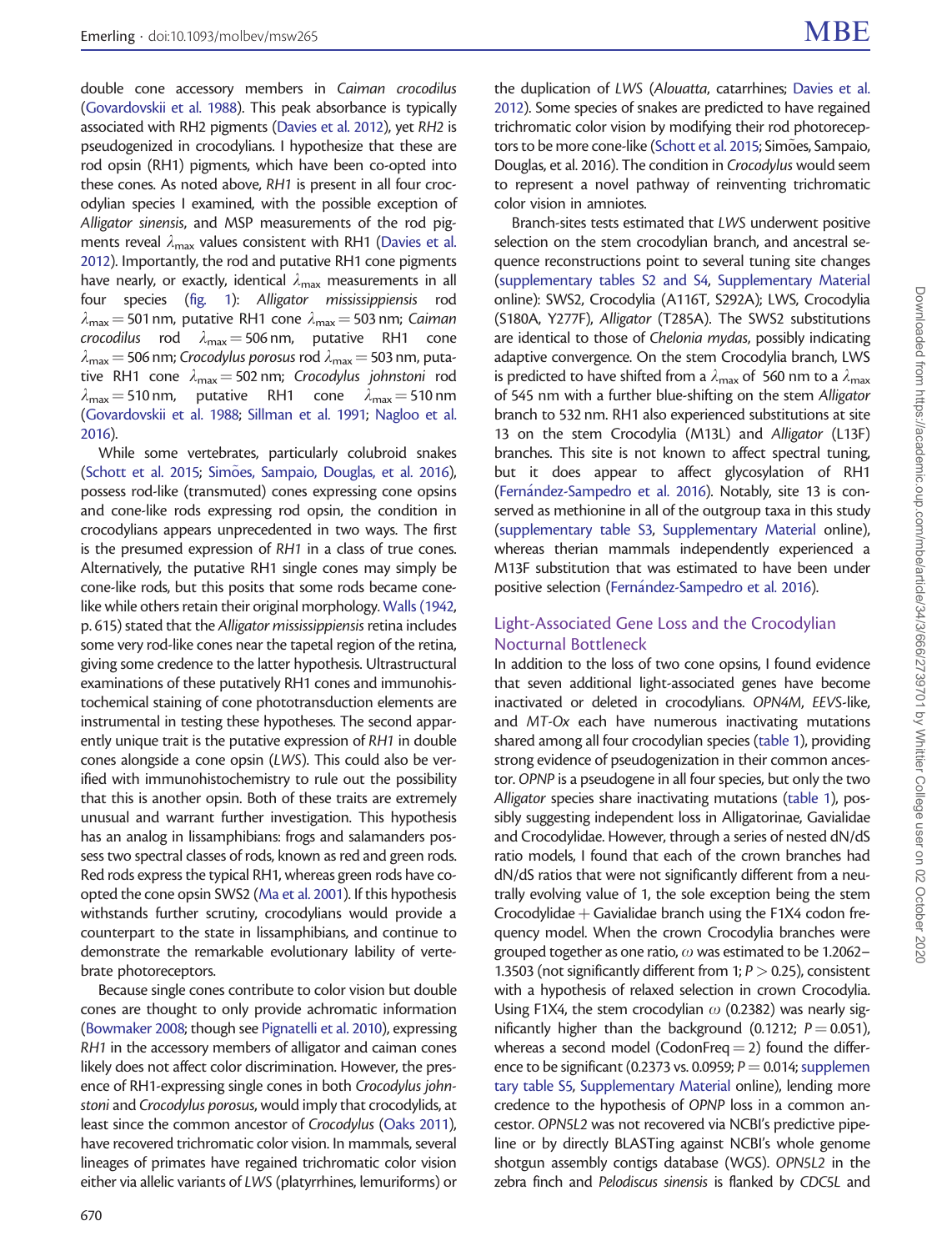<span id="page-6-0"></span>

FIG. 2. Timetree demonstrating the loss of various traits associated with photoreception in amniotes. Character states at terminal nodes represent most parsimonious ancestral state for that taxon, not necessarily the state for all members of the clade. Fossil taxa branch lengths are based on occurrences in the paleobiology database (i.e., they begin at the first appearance of the taxon in the fossil record), and therefore their times of divergence from crown lineages are probably underestimated. Highlighted branches indicate uncertainty of the timing of trait loss on the stem mammalian (blue) and crocodylian branches (red), and the loss of OPNPP andOPNPT in archelosaurs (green). Both genes are depicted as being lost at minimum concurrently with the parietal foramen (see text). Asterisks indicate characters that are lost uniquely on the phylogeny. Silhouettes from phylopic.org ([supplementary table S7](http://mbe.oxfordjournals.org/lookup/suppl/doi:10.1093/molbev/msw265/-/DC1), [Supplementary Material](http://mbe.oxfordjournals.org/lookup/suppl/doi:10.1093/molbev/msw265/-/DC1) online).

MUT, and both genes were recovered from the same contig in Alligator mississippiensis, suggesting OPN5L2 was deleted in crocodylians. OPNPT and OPNPP were inactivated in crocodylians, birds and turtles and will be discussed separately below.

All of the genes described above or, in one case, closely related paralogs (OPN4X) were also independently lost on the stem mammalian lineage, and all of them have a function known or predicted to be associated with light exposure. Pinopsin (OPNP) is a light-sensitive pigment expressed in the pineal of lizards [\(Frigato et al. 2006](#page-9-0); [Su et al. 2006;](#page-10-0) [Wada et al. 2012](#page-10-0)) and birds [\(Okano et al. 1997\)](#page-10-0), likely being important for melatonin secretion [\(Frigato et al. 2006\)](#page-9-0). Notably, crocodylians are reported to completely lack a pineal ([Roth et al. 1980](#page-10-0)), correlating, potentially causally, with the inactivation of OPNP in this clade. Mammals also lack OPNP ([Gerkema et al. 2013\)](#page-9-0), despite retaining a pineal gland. However, during mammalian evolution, the pineal migrated from a superficial portion of the brain to a deeper region that is less penetrable to light [\(Falc](#page-9-0)ón et al. 2009), thereby losing its direct photosensitivity.

There are two vertebrate melanopsins, both of which are photosensitive: OPN4M (mammal-like melanopsin) and OPN4X (Xenopus-like melanopsin). Both are expressed in a variety of tissues in nonmammalian vertebrates, including the eye, brain, pineal, and skin ([Bellingham et al. 2006\)](#page-9-0), with OPN4M known to entrain circadian rhythms and modulate the pupil response in mammals [\(Hankins et al. 2008](#page-9-0)). Though OPN4X is absent from mammalian genomes ([Bellingham](#page-9-0) [et al. 2006](#page-9-0)), OPN4M was inactivated in crocodylians. It is unclear whether lineage-specific selection pressures led to the loss of OPN4M and OPN4X in crocodylians and mammals, respectively, or if these genes are in some ways functionally redundant, allowing for the loss of either gene.

OPN5L2 (neuropsin-like 2) is a photosensitive opsin expressed in the chicken retina, brain and especially the adrenal glands [\(Tomonari et al. 2008;](#page-10-0) [Ohuchi et al. 2012](#page-10-0)). Adrenal expression suggests that this gene may be involved in seasonal changes in sex hormone production. Mammals lack the gene encoding this opsin and a paralog, OPN5L1. EEVS-like and MT-Ox were recently discovered to encode enzymes responsible for synthesizing gadusol, a compound that protects against ultraviolet radiation [\(Osborn et al. 2015](#page-10-0)). As in crocodylians, both genes are absent in mammals.

In addition to these genes, crocodylians lost several anatomical features associated with high acuity color vision in sauropsids, including sclerotic rings, an annular pad of the lens and colored cone oil droplets (fig. 2). Sclerotic rings are thought to stabilize the eye against changes in intraocular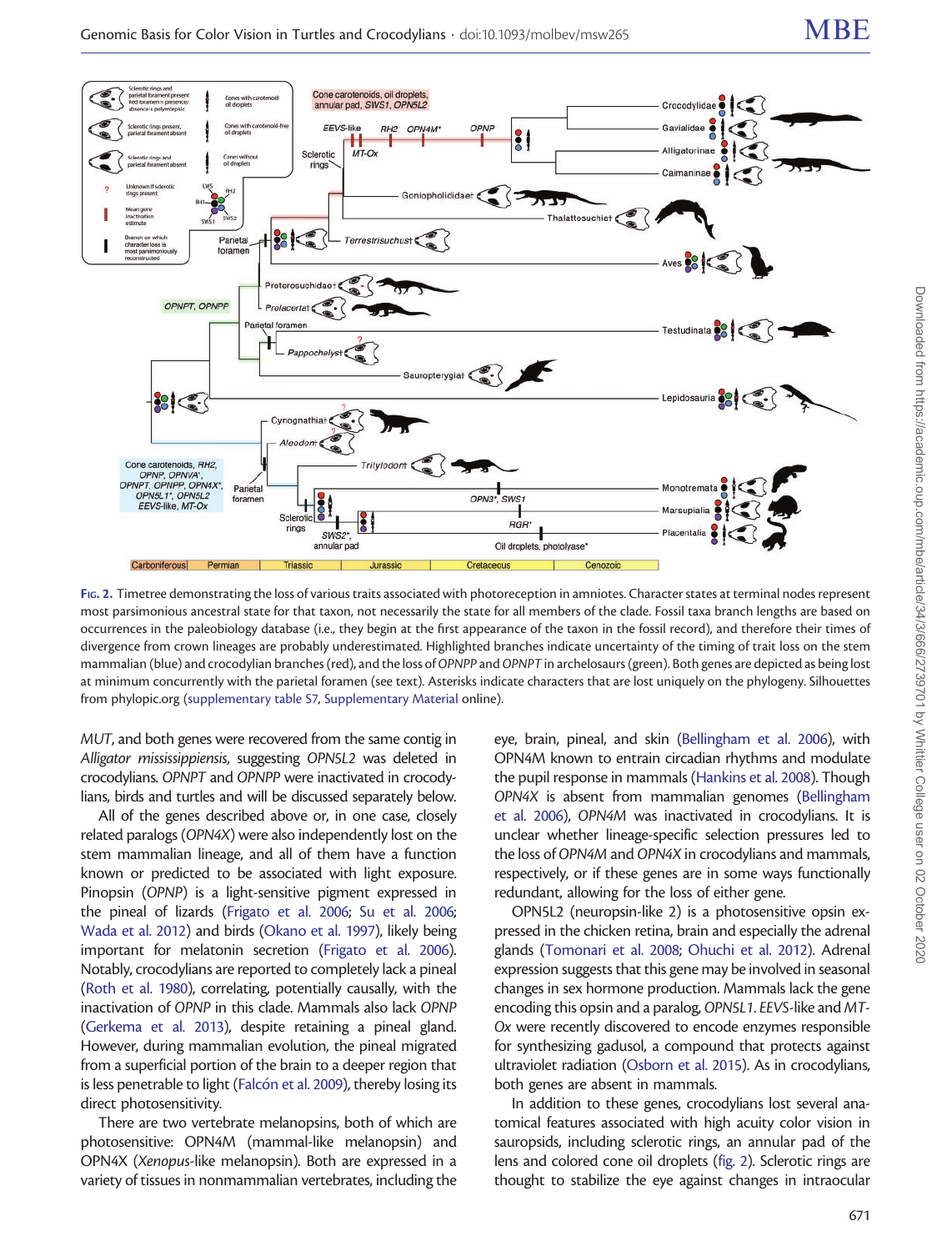pressure during accommodation ([Walls 1942](#page-11-0)), and because high acuity vision, including accommodation, is largely associated with bright light conditions, the loss of sclerotic rings is typically thought to correlate with adaptation to dim light ([Walls 1942;](#page-11-0) [Atkins and Franz-Odendaal 2016](#page-9-0)). [Nesbitt et al.](#page-10-0) [\(2013\)](#page-10-0) showed that while various early crocodylomorphs, including Terrestrisuchus, Thallatosuchia, and Pholidosauridae, had sclerotic rings, more crownward lineages, such as Goniopholididae and Shamosuchus, appear to have lacked them. The absence of sclerotic rings in fossils does not definitively confirm their absence, because the delicate component ossicles are not always preserved. Nonetheless, the convincing absence of these rings in Goniopholididae, a taxon that appears in the fossil record 199.3 Ma (Paleobiology Database; PBDB; https://paleobiodb.org [last accessed June 2016]), provides a minimum age by which this trait was lost. Pholidosauridae first appears 174.1 Ma and Thalattosuchia is recorded as early as 199.3 Ma (PBDB), preventing any additional temporal resolution to the loss of this trait. I was able to date the inactivation of five genes [\(supplementary tables](http://mbe.oxfordjournals.org/lookup/suppl/doi:10.1093/molbev/msw265/-/DC1) [S5 and S6](http://mbe.oxfordjournals.org/lookup/suppl/doi:10.1093/molbev/msw265/-/DC1), [Supplementary Material](http://mbe.oxfordjournals.org/lookup/suppl/doi:10.1093/molbev/msw265/-/DC1) online), and all point estimates postdate the origin of Goniopholididae ([fig. 2\)](#page-6-0): 193.9 Ma (EEVS-like), 189.2 Ma (MT-Ox), 169.6 Ma (RH2), 148.7 Ma (OPN4M), and 111.8 Ma (OPNP; assumes inactivation in the stem crocodylian). Notably, the genes encoding the gadusol synthesis pathway, EEVS-like and MT-Ox, had extremely similar estimates for inactivation, a prediction that follows their shared function. Together, these data suggest a long period of dim-light adaptation in crocodylians that dates at least to the early Jurassic, coeval with the mammalian nocturnal bottleneck [\(fig. 2\)](#page-6-0).

## Gene Inactivation and the Loss of the Parietal ("Third") Eye in Turtles and Archosaurs

OPNPP (parapinopsin) and OPNPT (parietopsin) are not only inactivated in crocodylians, but also testudines and birds. Both genes have shared inactivating mutations in all four crocodylian species and all four testudines [\(table 1](#page-3-0)), respectively, providing a minimum point of inactivation in a stem crocodylian and stem cryptodire. In all of the birds examined, OPNPT is a pseudogene with shared inactivating mutations ([table 1](#page-3-0)), and although the coding sequence for OPNPP was not recovered, a conserved region 5' of the start codon was found in all of the taxa I examined. In the anole, OPNPP is flanked by CACNA2D3 and ACTR8, both of which appear to be flanking this fragment in Aquila chrysaetos (golden eagle; [supplementary table S1](http://mbe.oxfordjournals.org/lookup/suppl/doi:10.1093/molbev/msw265/-/DC1), [Supplementary Material](http://mbe.oxfordjournals.org/lookup/suppl/doi:10.1093/molbev/msw265/-/DC1) online). For both genes, the avian taxon sampling included a palaeognath (Apteryx australis; Southern brown kiwi) and several neognaths, suggesting that both were deleted/inactivated in a stem avian. For OPNPP, exons 1–3 were recovered in at least two turtles, but only exon 1 was obtained for crocodylians. None of the overlapping sequences possess unambiguous shared inactivating mutations, precluding the ability to confirm inactivation in the archelosaurian common ancestor. OPNPT similarly had minimal overlap between archelosaurian taxa, and not even birds and crocodylians had overlapping sequences, making it unclear if there are any shared

archosaurian inactivating mutations. While nested dN/dS ratio models provide evidence of relaxed selection in crown Archelosauria [\(supplementary table S5,](http://mbe.oxfordjournals.org/lookup/suppl/doi:10.1093/molbev/msw265/-/DC1) [Supplementary](http://mbe.oxfordjournals.org/lookup/suppl/doi:10.1093/molbev/msw265/-/DC1) [Material](http://mbe.oxfordjournals.org/lookup/suppl/doi:10.1093/molbev/msw265/-/DC1) online; OPNPP  $\omega$ : 0.8084-0.9306; OPNPT  $\omega$ : 0. 7424–0.9244; both not significantly different from 1), the stem Archelosauria branch in each case had an  $\omega$  estimated at 999 (N\*dN = 30.6-44.3; N\*dS = 0.0), suggesting that this branch experienced positive selection prior to being lost, as opposed to a transition from purifying to relaxed selection. Based on the available data and analyses, it can confidently be assumed that both genes were lost at minimum on the stem crocodylian, avian and testudine branches and at most on the stem archelosaurian branch ([fig. 2\)](#page-6-0). Both genes were also lost in parallel in mammals [\(Gerkema et al 2013](#page-9-0)), suggesting that similar selective pressures may have acted in these lineages.

Parapinopsin was discovered originally in the catfish parapineal and pineal organs, and later found in the lamprey, trout, and frog pineal [\(Kawano-Yamashita et al. 2014\)](#page-10-0). Among amniotes, it is expressed in the green iguana (Iguana iguana) parietal eye ([Wada et al. 2012](#page-10-0)), consistent with evidence that the parapineal organ and parietal eye are homologous ([Kappers 1965](#page-10-0)). Parietopsin was discovered in the side-blotched lizard (Uta stansburiana) parietal eye [\(Su](#page-10-0) [et al. 2006](#page-10-0)), and was later confirmed to be present in the same organ in iguanas [\(Wada et al. 2012\)](#page-10-0). Given the expression patterns of these genes in squamates, their loss in both archelosaurians and mammals [\(Gerkema et al. 2013\)](#page-9-0) may be linked to the elimination of the parietal eye in these clades.

Squamates that possess a parietal eye also possess a parietal (pineal) foramen in their skulls, allowing for connection between the parietal eye and the pineal gland. Although this osteological feature is absent from modern archelosaurians and mammals, many stem taxa possessed this foramen and presumably a parietal eye with it. Numerous stem mammal lineages, including caseids, gorgonopsians, and cynognathians possessed a parietal foramen, whereas Triassic probainognathians, including mammals, lack(ed) this trait [\(Schoch and](#page-10-0) [Sues 2015;](#page-10-0) [Benoit et al 2016](#page-9-0)). The absence of a parietal foramen is generally considered a synapomorphy for Archosauriformes [\[Nesbitt et al. 2015;](#page-10-0) though see [Ezcurra](#page-9-0) [and Butler \(2015\)](#page-9-0) for evidence of parietal foramen polymorphism in proterosuchids], a clade that includes archosaurs [\(Nesbitt 2011\)](#page-10-0), whereas the more inclusive clade Archosauromorpha includes extinct taxa that retained the parietal foramen (rhynchosaurs, trilophosaurids, and azendohsaurids). The stem testudine Proganochelys  $(\sim$ 220 Ma) and the earlier Pappochelys ( $\sim$ 240 Ma) both lack a parietal foramen ([Schoch and Sues 2015\)](#page-10-0), whereas the putative stem turtle Eunotosaurus ( $\sim$ 260 Ma) retains this structure. The association of the latter species with turtles, however, is contentious because it is frequently recovered in phylogenetic analyses with parareptilians [\(Lee 2013\)](#page-10-0). Alternatively, recent analyses have frequently recovered sauropterygians (e.g., placodonts, plesiosaurs) as the sister group to crown and stem testudines ([Lee 2013](#page-10-0)), and sauropterygians often retained a parietal foramen. Together, these provide evidence that the parietal eye, along with OPNPP and OPNPT, was lost in parallel in stem archosaurs and testudines.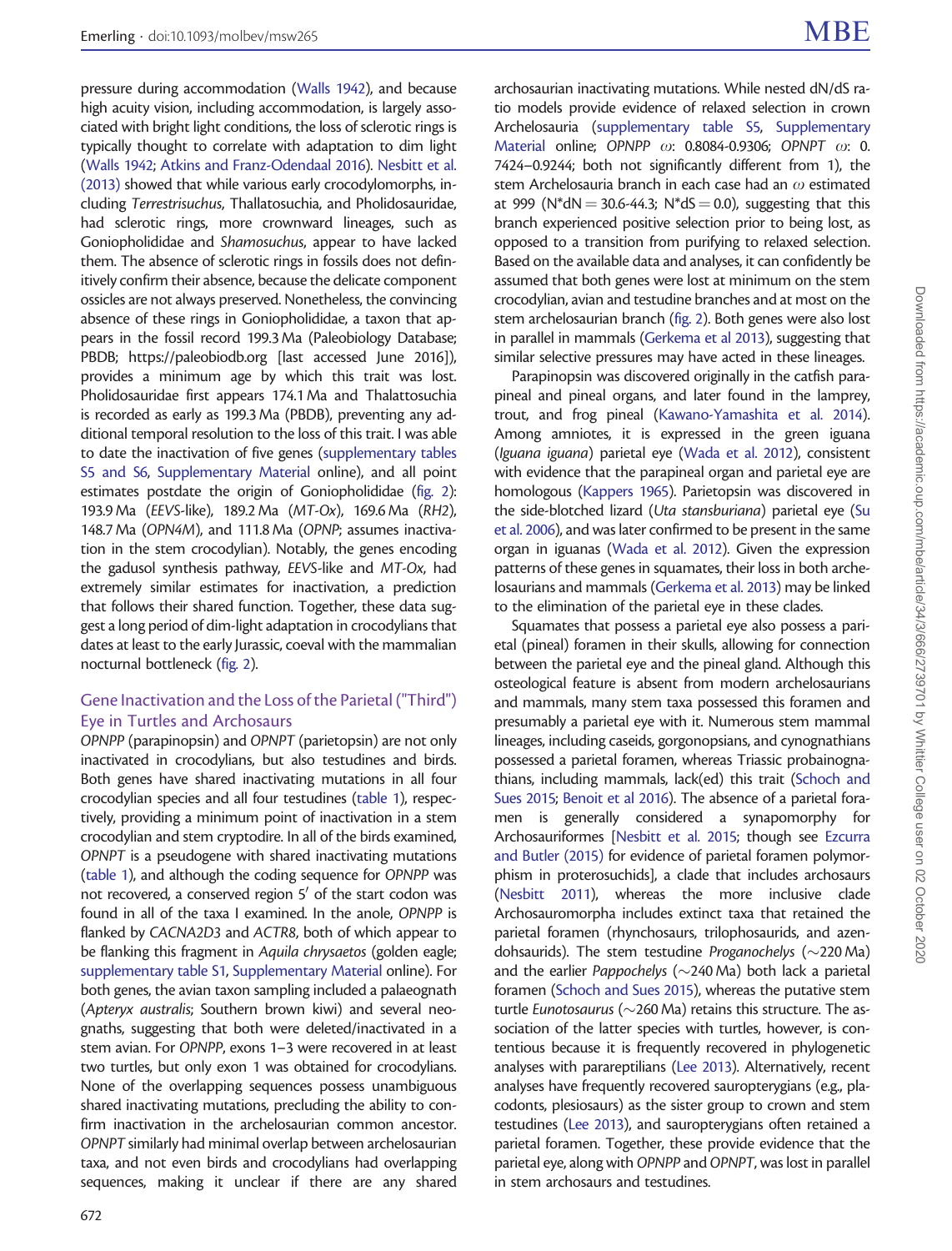The parietal eye is a photoreceptive organ [\(Eakin 1973](#page-9-0)) that appears to be closely linked to regulation of body temperature in ectothermic squamates [\(Stebbins and Eakin 1958;](#page-10-0) [Hutchison and Kosh 1974;](#page-10-0) [Phillips and Harlow 1981](#page-10-0)), likely through regulating melatonin secretion [\(Firth and Kennaway](#page-9-0) [1980\)](#page-9-0). It is frequently absent in nocturnal and fossorial species, as well as those at lower latitudes ([Gundy and Ralph](#page-9-0) [1975\)](#page-9-0), suggesting that thermal stability might be an important factor selecting for its loss. If true, its parallel loss in archosaurs and mammals may be tied to the evolution of elevated metabolic rates in these lineages ([Benoit et al. 2016;](#page-9-0) [Legendre et al. 2016\)](#page-10-0). In turtles, a hypothesized fossorial origin for this lineage ([Lyson et al. 2016](#page-10-0)) may explain the loss of the parietal eye, because spending an increasing amount of time underground may render its function obsolete. Alternatively, it may have not been fossoriality per se that led to the loss of the parietal, but the proposed mode of digging ([Lyson et al.](#page-10-0) [2016\)](#page-10-0), which involves fixing the skull to the roof of the burrow to stabilize the body. Presumably this would lead to repeated damage of the parietal eye, selecting for regression of this character.

## **Conclusions**

The origins of the archelosaurian clades Testudinata and Crocodylia likely included transitions into niches that influenced their respective visual systems. Turtles probably underwent adaptations to freshwater habitats, and crocodylians show anatomical modifications suggestive of a long period of nocturnal adaptation. Consistent with these hypotheses, here I reported evidence of modifications and losses of the short-wavelength sensitive visual opsins in turtles and the loss of visual opsins, nonvisual opsins, and sunscreen enzymes in crocodylians. A combination of genomic and microspectrophotometry data suggests that crocodylians have co-opted the rod opsin (RH1) for single and double cone functions, implying reacquisition of trichromacy in crocodiles via a novel mechanism. Finally, the losses of parietopsin and parapinopsin in crocodylians, turtles, and birds correlate with the loss of the parietal eye in the fossil records of these clades. Together, these data provide greater evidence of the lability of the visual system in vertebrates and further demonstrate the power of comparative genomics to corroborate the fossil record in providing a record of adaptive events early in amniote history.

## Materials and Methods

I searched the genomes of crocodylians and turtles (accession numbers in [supplementary table S1](http://mbe.oxfordjournals.org/lookup/suppl/doi:10.1093/molbev/msw265/-/DC1), [Supplementary Material](http://mbe.oxfordjournals.org/lookup/suppl/doi:10.1093/molbev/msw265/-/DC1) online) using two approaches. The first utilized NCBI's Eukaryotic Genome Annotation (EGA) pipeline. EGA is currently available for two crocodylians (Alligator mississippiensis, Alligator sinensis) and three testudines (Chelonia mydas, Chrysemys picta, and Pelodiscus sinensis). These taxa, along with two avian outgroup species (Gallus gallus, Taeniopygia guttata), were examined for the presence and functionality of 20 genes. EGA provides evidence of nonfunctionality/absence of genes in two ways: negative BLAST results (i.e., no gene prediction was possible) or by providing an annotation

indicating the gene encodes a "Low quality protein". If neither of these outcomes occurred, the gene of interest was assumed to encode a functional transcript.

In cases where EGA provided evidence of nonfunctionality, I designed in silico probes to obtain sequences directly from NCBI's whole genome shotgun contig (WGS) database. To design the probes, I first obtained reference mRNA sequences from GenBank, with the exception of EEVS-like. No mRNA sequences are available for EEVS-like so I used a predicted sequence following [Osborn et al. \(2015\)](#page-10-0). I then BLASTed (megablast) the reference sequences against a reference genome (WGS) to obtain a contiguous sequence encompassing exons, introns and  $5'$  and  $3'$  flanking DNA. The contiguous sequence was aligned to the reference sequence using Muscle [\(Edgar 2004](#page-9-0)) in Geneious version 9.1.2 [\(Kearse et al. 2012\)](#page-10-0), manually adjusted to allow for exon annotation, and was subsequently used as a probe to capture sequences of the taxa of interest by BLASTing (discontiguous megablast) against WGS. In cases of negative BLAST results, I relaxed the search parameters and/or used alternative probes from more closely related taxa. For examples in which I was unable to obtain sequences from any crocodylian species, I used synteny data from amniote taxa in Ensembl to test for evidence of gene deletion. The resulting BLAST hits were aligned to the reference sequence and examined for inactivating mutations (e.g., premature stop codons, frameshift indels, splice site mutations, and start codon mutations).

I searched for relevant genes in the genomes of four crocodylians (Crocodylus porosus, Gavialis gangeticus, Alligator mississippiensis, and Alligator sinensis) and four testudines (Chrysemys picta, Chelonia mydas, Pelodiscus sinensis, and Apalone spinifera). For OPNPT and OPNPP, several avian genomes were additionally queried. The genes of interest include SWS1, SWS2, RH1, RH2, LWS, OPNP, OPNPT, OPNPP, OPNVA (vertebrate ancient opsin), OPN4X, OPN4M, OPN3 (encephalopsin), OPN5 (neuropsin), OPN5L1 (neuropsin-like 1), OPN5L2, RRH (peropsin), RGR (retinal G protein-coupled receptor), EEVS-like, MT-Ox, and the gene encoding photolyase. Visual opsin tuning sites were obtained from [Yokoyama](#page-11-0) [\(2008\).](#page-11-0)

In instances where one or more species showed evidence of pseudogenization, I performed gene inactivation dating estimates as detailed in [Meredith et al. \(2009\)](#page-10-0) with some modifications. In addition to removing codon positions with ambiguous homology, I deleted every codon position that was not present in at least one of the pseudogenic sequences. Because dN/dS ratios can differ across a gene, this ensured comparisons solely between the sites for which I had data for the focal taxa. For MT-Ox, I deleted exon 6 in the analyses because it is an ultra-conserved element and therefore unlikely to evolve under relaxed selection. I compared models with estimates of branches putatively under relaxed selection to models under which the branch  $\omega$  was fixed at 1. If they were not significantly different, I used the mixed branch  $\omega$  estimates from the latter models ( $\omega$  fixed at 1) for gene inactivation calculations. The ages of crown Crocodylia and Archosauria were assumed to be 92.84 Ma [\(Oaks 2011](#page-10-0); four analyses mean) and 245 Ma [\(Shedlock and](#page-10-0)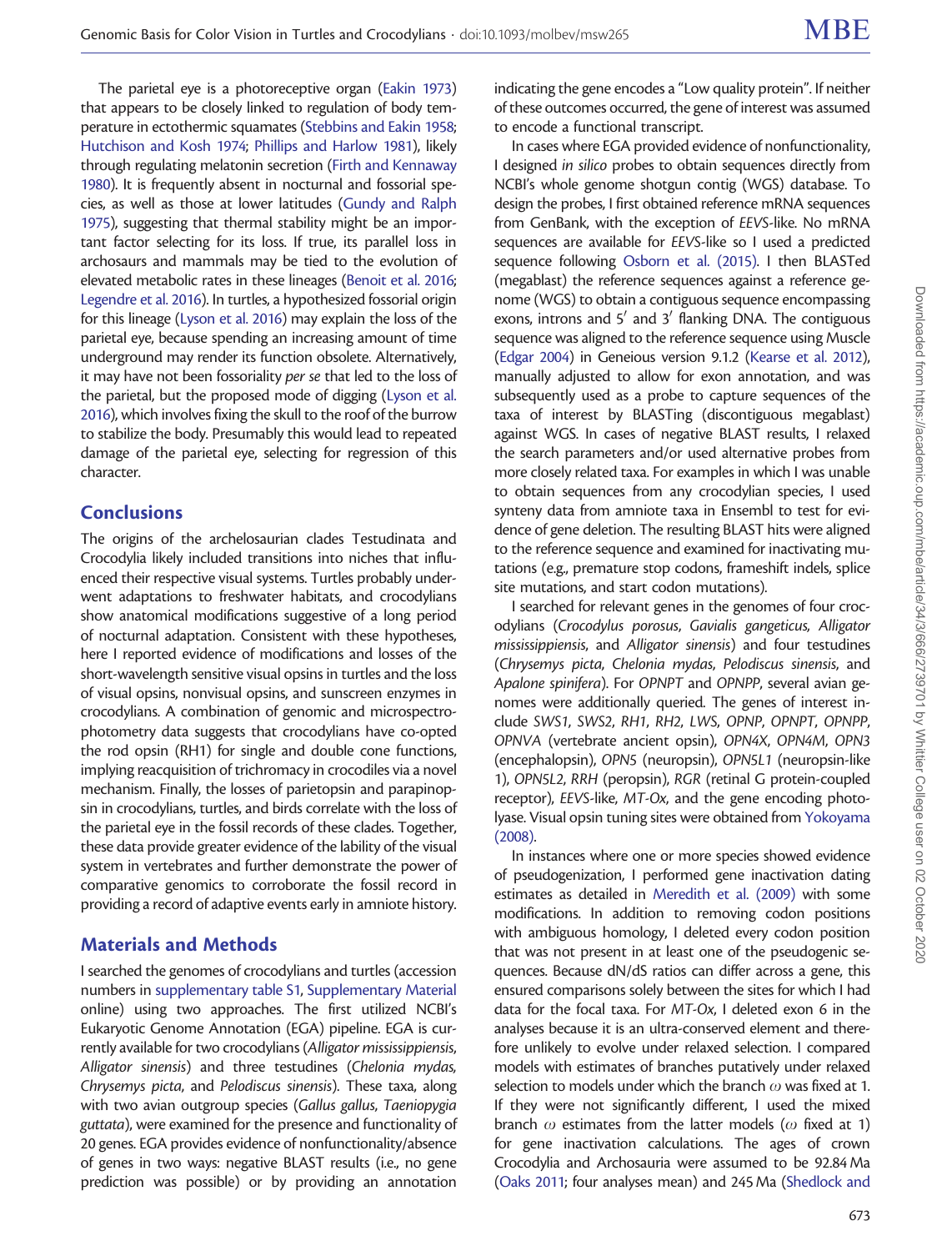<span id="page-9-0"></span>[Edwards 2009;](#page-10-0) timetree.org [last accessed June 2016], median age), respectively. dN/dS ratio analyses for dating gene inactivations, branch tests, branch-sites tests and ancestral sequence reconstructions were performed with PAML ver. 4.8 ([Yang 2007](#page-11-0)). Branch and branch-site tests allow for dN/dS ratio models whereby  $\omega$  is estimated on assigned branches in a phylogeny. Branch tests assume a single  $\omega$  for the entire gene, whereas branch-site tests allow for the gene to be broken up into purifying, relaxed and positive selection categories. Branch-sites tests and ancestral sequence reconstructions implemented the F3X4 (CodonFreq  $=$  2) codon frequency model. Gene inactivation estimate analyses implemented both F1X4 (CodonFreq  $=$  1) and F3X4 codon frequency models. F1X4 calculates codon frequencies from average base compositions, and F3X4 does so using average base compositions at the different codon positions. The topologies used in the analyses are based on Chiari et al. (2012), [Oaks \(2011\),](#page-10-0) and Crawford et al. (2015).

I estimated a phylogeny of the five visual opsins, OPNP, OPNPP, OPNPT, OPN4M, and OPN4X to verify the orthology of the Archelosaurian visual opsins and opsin pseudogenes ([supplementary fig. S1](http://mbe.oxfordjournals.org/lookup/suppl/doi:10.1093/molbev/msw265/-/DC1), [Supplementary Material](http://mbe.oxfordjournals.org/lookup/suppl/doi:10.1093/molbev/msw265/-/DC1) online). Alignments of each opsin were aligned successively using the Translation alignment tool in Geneious and adjusted manually. A phylogeny was estimated using RAxML [\(Stamatakis](#page-10-0) [2014\)](#page-10-0) with the GTRGAMMA model on CIPRES (phylo.org; last accessed September 2016; HPC2 on XSEDE), and included 500 bootstrap replications using the GTRCAT model.

I predicted the  $\lambda_{\text{max}}$  of SWS1 and LWS pigments in testudines and crocodylians, respectively, using key tuning sites known to confer spectral sensitivity [\(Yokoyama 2008\)](#page-11-0). Though it is not currently feasible to perfectly predict  $\lambda_{\text{max}}$ assigning ultraviolet vs. violet sensitivity in vertebrates is generally reliable [\(Yokoyama 2008](#page-11-0); Hauser et al. 2014; see Emerling et al. 2015, supplementary tables S1 and S5, Supplementary Material online), and the "five-sites rule" for LWS allows for greater precision in estimating  $\lambda_{\text{max}}$  for this opsin [\(Yokoyama](#page-11-0) [2008](#page-11-0)).

## Supplementary Material

[Supplementary data](http://mbe.oxfordjournals.org/lookup/suppl/doi:10.1093/molbev/msw265/-/DC1) are available at Molecular Biology and Evolution online.

## Acknowledgments

I thank David Gower, an anonymous reviewer, and the MBE editorial team for helpful comments on the manuscript and Michael Nachman for helpful discussions. This research was supported by an National Science Foundation (Div of Biological Infrastructure) Postdoctoral Research Fellowship in Biology (Award #1523943).

## References

- Anquetin J. 2011. Evolution and palaeoecology of early turtles: a review based on recent discoveries in the Middle Jurassic. Bull La Soc Geol Fr. 182:231–240.
- Atkins JB, Franz-Odendaal TA. 2016. The sclerotic ring of squamates: an evo-devo-eco perspective. J Anat. 229:1–11.
- Badenhorst D, Hillier LDW, Literman R, Montiel EE. l, Radhakrishnan S, Shen Y, Minx P, Janes DE, Warren WC, Edwards SV, et al. 2015. Physical mapping and refinement of the painted turtle genome (Chrysemys picta) inform amniote genome evolution and challenge turtle-bird chromosomal conservation. Genome Biol Evol. 7:2038–2050.
- Beatty DD. 1984. Visual pigments and the labile scotopic visual system of fish. Vision Res. 24:1563–1573.
- Bellingham J, Chaurasia SS, Melyan Z, Liu C, Cameron MA, Tarttelin EE, Iuvone PM, Hankins MW, Tosini G, Lucas RJ. 2006. Evolution of melanopsin photoreceptors: discovery and characterization of a new melanopsin in nonmammalian vertebrates. PLoS Biol. 4:1334–1343.
- Benoit J, Abdala F, Manger PR, Rubidge BS. 2016. The sixth sense in mammalians forerunners: variability of the parietal foramen and the evolution of the pineal eye in South African Permo-Triassic eutheriodont therapsids. Acta Palaeontol Pol. 61:777–789.
- Bowmaker JK. 2008. Evolution of vertebrate visual pigments. Vision Res. 48:2022–2041.
- Chiari Y, Cahais V, Galtier N, Delsuc F. 2012. Phylogenomic analyses support the position of turtles as the sister group of birds and crocodiles (Archosauria). BMC Biol. 10:65.
- Crawford NG, Parham JF, Sellas AB, Faircloth BC, Glenn TC, Papenfuss TJ, Henderson JB, Hansen MH, Simison WB. 2015. A phylogenomic analysis of turtles. Mol Phylogenet Evol. 83:250–257.
- Davies WIL, Collin SP, Hunt DM. 2012. Molecular ecology and adaptation of visual photopigments in craniates. Mol Ecol. 21:3121–3158.
- Eakin RM. 1973. The Third Eye. 1st ed. Berkeley and Los Angeles (CA): University of California Press.
- Edgar RC. 2004. MUSCLE: multiple sequence alignment with high accuracy and high throughput. Nucleic Acids Res. 32:1792–1797.
- Emerling CA, Huynh HT, Nguyen MA, Meredith RW, Springer MS. 2015. Spectral shifts of mammalian ultraviolet-sensitive pigments (short wavelength-sensitive opsin 1) are associated with eye length and photic niche evolution. Proc R Soc B 282:20151817.
- Enright JM, Toomey MB, Sato SY, Temple SE, Allen JR, Fujiwara R, Kramlinger VM, Nagy LD, Johnson KM, Xiao Y, et al. 2015. Cyp27c1 red-shifts the spectral sensitivity of photoreceptors by converting Vitamin A1 into A2. Curr Biol. 25:3048–3057.
- Ezcurra MD, Butler RJ. 2015. Taxonomy of the proterosuchid archosauriforms (Diapsida: Archosauromorpha) from the earliest Triassic of South Africa, and implications for the early archosauriform radiation. Palaeontology 58:141-170.
- Falcón J, Besseau L, Fuentès M, Sauzet S, Magnanou E, Boeuf G. 2009. Structural and functional evolution of the pineal melatonin system in vertebrates. Ann N Y Acad Sci. 1163:101–111.
- Fernández-Sampedro MA, Invergo BM, Ramon E, Bertranpetit J, Garriga P. 2016. Functional role of positively selected amino acid substitutions in mammalian rhodopsin evolution. Sci Rep. 6:21570.
- Firth BT, Kennaway DJ. 1980. Plasma melatonin levels in the scincid lizard Trachydosaurus rugosus. J Exp Biol. 85:311–321.
- Frigato E, Vallone D, Bertolucci C, Foulkes NS. 2006. Isolation and characterization of melanopsin and pinopsin expression within photoreceptive sites of reptiles. Naturwissenschaften 93:379–385.
- Gerkema MP, Davies WIL, Foster RG, Menaker M, Hut RA. 2013. The nocturnal bottleneck and the evolution of activity patterns in mammals. Proc R Soc B 280:20130508.
- Govardovskii VI, Chkheidze NI, Zueva LV. 1988. Morphofunctional investigation of the retina in the crocodilian caiman Caiman crocodilus. Sensory Syst. 1:19–25.
- Green RE, Braun EL, Armstrong J, Earl D, Nguyen N, Hickey G, Vandewege MW, John JAS, Capella-gutiérrez S, Castoe TA, et al. 2014. Three crocodilian genomes reveal ancestral patterns of evolution among archosaurs. Science 346:1335.
- Gundy GC, Ralph CL. 1975. Parietal eyes in lizards: zoogeographical correlates. Science 190:671–673.
- Hankins MW, Peirson SN, Foster RG. 2008. Melanopsin: an exciting photopigment. Trends Neurosci. 31:27–36.
- Hauser FE, Hazel IV, Chang BSW. 2014. Spectral tuning in vertebrate short wavelength-sensitive 1 (SWS1) visual pigments: can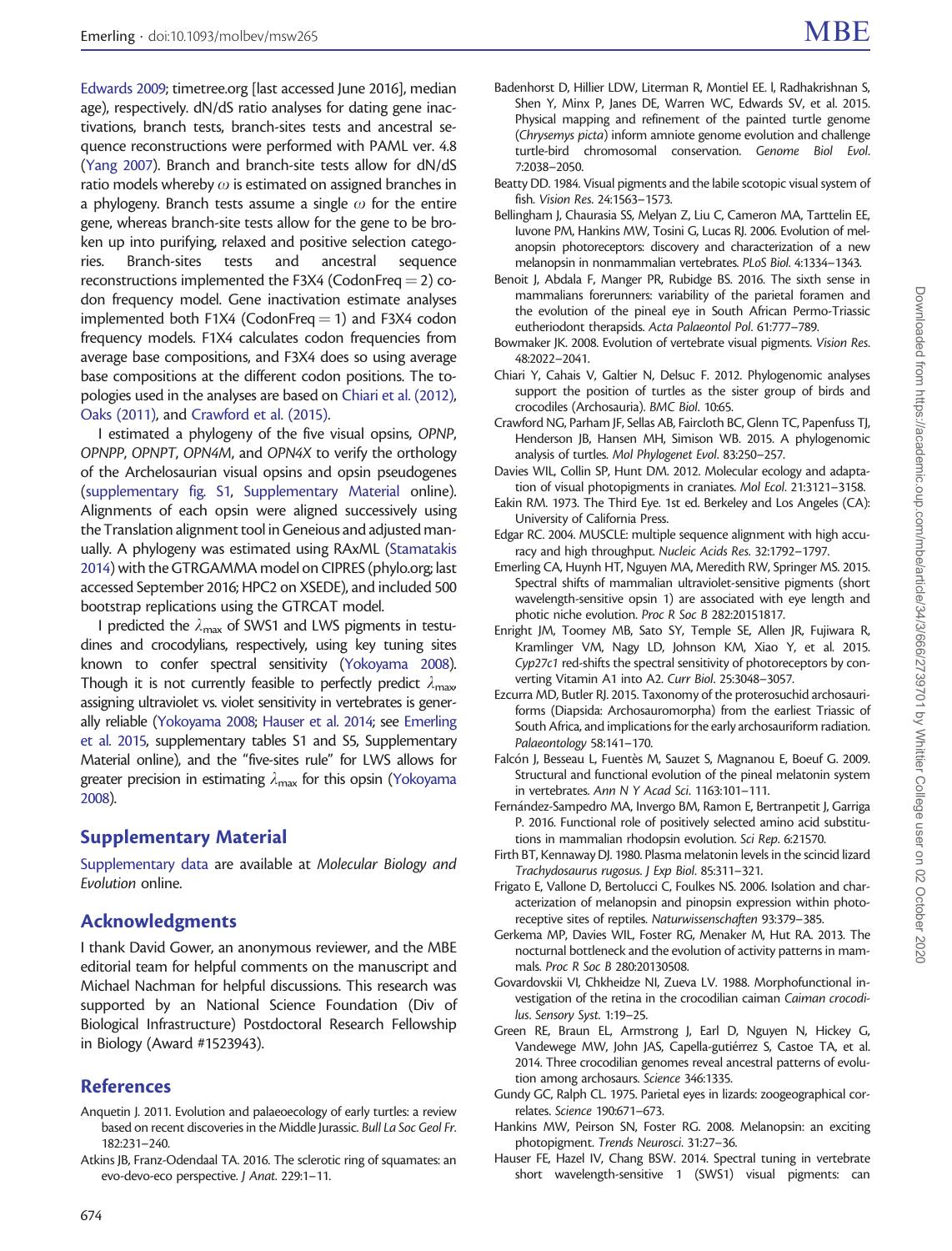<span id="page-10-0"></span>wavelength sensitivity be inferred from sequence data? J Exp Zool Part B Mol Dev Evol. 322:529–539.

- Hutchison VH, Kosh RJ. 1974. Thermoregulatory function of the parietal eye in the lizard Anolis carolinensis. Oecologia 16:173–177.
- Joyce WG, Gauthier JA. 2004. Palaeoecology of triassic stem turtles sheds new light on turtle origins. Proc Biol Sci. 271:1–5.
- Kappers JA. 1965. Survey of the innervation of the epiphysis cerebri and the accessory pineal organs of vertebrates. Prog Brain Res. 10:87–153.
- Kato T, Jr, Todo T, Ayaki H, Ishizaki K, Morita T, Mitra S, Ikenaga M. 1994. Cloning of a marsupial DNA photolyase gene and the lack of related nucleotide sequences in placental mammals. Nucleic Acids Res. 22:4119–4124.
- Kawano-Yamashita E, Koyanagi M, Terakita A. 2014. The evolution and diversity of pineal and parapineal photopigments. In: Hunt DM, Hankins MW, Collin SP, Marshall NJ, editors. Evolution of visual and non-visual pigments. New York, NY: Springer. p. 1–21.
- Kearse M, Moir R, Wilson A, Stones-Havas S, Cheung M, Sturrock S, Buxton S, Cooper A, Markowitz S, Duran C, et al. 2012. Geneious Basic: an integrated and extendable desktop software platform for the organization and analysis of sequence data. Bioinformatics 28:1647–1649.
- Lee MSY. 2013. Turtle origins: Insights from phylogenetic retrofitting and molecular scaffolds. J Evol Biol. 26:2729–2738.
- Legendre LJ, Guénard G, Botha-brink J, Cubo J, 2016. Palaeohistological evidence for ancestral high metabolic rate in archosaurs. Soc Syst Biol. 65:989–996.
- Levenson DH, Eckert SA, Crognale MA, Deegan JF, Jacobs GH. 2004. Photopic spectral sensitivity of green and loggerhead sea turtles. Copeia 2004:908–914.
- Levenson DH, Ponganis PJ, Crognale MA, Deegan JF, Dizon A, Jacobs GH. 2006. Visual pigments of marine carnivores: Pinnipeds, polar bear, and sea otter. J Comp Physiol A Neuroethol Sens Neural Behav Physiol. 192:833–843.
- Li C, Wu X-C, Rieppel O, Wang L-T, Zhao L-J. 2008. An ancestral turtle from the Late Triassic of southwestern China. Nature 456:497–501.
- Liebman PA, Granda AM. 1971. Microspectrophotometric measurements of visual pigments in two species of turtle Pseudemys scripta and Chelonia mydas. Vision Res. 11:105–114.
- Liu Y, Zhou Q, Wang Y, Luo L, Yang J, Yang L, Liu M, Li Y, Qian T, Zheng Y, et al. 2015. Gekko japonicus genome reveals evolution of adhesive toe pads and tail regeneration. Nat Commun. 6:1–11.
- Loew ER, Govardovskii VI. 2001. Photoreceptors and visual pigments in the red-eared turtle, Trachemys scripta elegans. Vis Neurosci. 18:753–757.
- Lyson TR, Rubidge BS, Scheyer TM, Smith RMH, Botha-brink J, Bever GS, Lyson TR, Rubidge BS, Scheyer TM, Queiroz KD, et al. 2016. Fossorial origin of the turtle shell. Curr Biol. 26:8–1.
- Ma J, Znoiko S, Othersen KL, Ryan JC, Das J, Isayama T, Kono M, Oprian DD, Corson DW, Cornwall MC, et al. 2001. A visual pigment expressed in both rod and cone photoreceptors. Neuron 32:451–461.
- Meredith RW, Gatesy J, Emerling CA, York VM, Springer MS. 2013. Rod monochromacy and the coevolution of cetacean retinal opsins. PLoS Genet. 9:e1003432.
- Meredith RW, Gatesy J, Murphy WJ, Ryder OA, Springer MS. 2009. Molecular decay of the tooth gene Enamelin (ENAM) mirrors the loss of enamel in the fossil record of placental mammals. PLoS Genet. 5:e1000634.
- Nagloo N, Collin SP, Hemmi JM, Hart NS. 2016. Spatial resolving power and spectral sensitivity of the saltwater crocodile, Crocodylus porosus, and the freshwater crocodile, Crocodylus johnstoni. J Exp Biol. 219:1394–1404.
- Nesbitt SJ. 2011. The early evolution of archosaurs: Relationships and the origin of major clades. Bull Am Museum Nat Hist. 352:1–292.
- Nesbitt SJ, Flynn JJ, Pritchard AC, Parrish JM, Ranivoharimanana L, Wyss AR. 2015. Postcranial osteology of Azendohsaurus madagaskarensis (?Middle to Upper Triassic, Isalo Group, Madagascar) and its systematic position among stem archosaur reptiles. Bull Am Museum Nat Hist. 398:1–126.
- Nesbitt SJ, Turner AH, Weinbaum JC. 2013. A survey of skeletal elements in the orbit of Pseudosuchia and the origin of the crocodylian palpebral. Earth Environ Sci Trans R Soc Edinb. 103:365–381.
- Niemiller ML, Fitzpatrick BM, Shah P, Schmitz L, Near TJ. 2013. Evidence for repeated loss of selective constraint in rhodopsin of amblyopsid cavefishes (Teleostei: Amblyopsidae). Evolution 67:732–748.
- Phillips JA, Harlow HJ. 1981. Elevation of upper voluntary temperatures after shielding the parietal eye of horned lizards (Phrynosoma douglassi). Herpetologica 37:199–205.
- Oaks JR. 2011. A time-calibrated species tree of Crocodylia reveals a recent radiation of the true crocodiles. Evolution 65:3285–3297.
- Ohtsuka T. 1985. Spectral sensitivities of seven morphological types of photoreceptors in the retina of the turtle, Geoclemys reevesii. J Comp Neurol. 237:145–154.
- Ohuchi H, Yamashita T, Tomonari S, Fujita-Yanagibayashi S, Sakai K, Noji S, Shichida Y. 2012. A non-mammalian type opsin 5 functions dually in the photoreceptive and non-photoreceptive organs of birds. PLoS One 7:e31534.
- Okano T, Takanaka Y, Nakamura A, Hirunagi K, Adachi A, Ebihara S, Fukada Y. 1997. Immunocytochemical identification of pinopsin in pineal glands of chicken and pigeon. Mol Brain Res. 50:190–196.
- Osborn AR, Almabruk KH, Holzwarth G, Asamizu S, LaDu J, Kean KM, Karplus PA, Tanguay RL, Bakalinsky AT, Mahmud T. 2015. De novo synthesis of a sunscreen compound in vertebrates. Elife 4:1–15.
- Pignatelli V, Champ C, Marshall J, Vorobyev M. 2010. Double cones are used for colour discrimination in the reef fish, Rhinecanthus aculeatus. Biol Lett. 6:537–539.
- Putnam NH, Connell BO, Stites JC, Rice BJ, Hartley PD, Sugnet CW, Haussler D, Rokhsar DS. 2016. Chromosome-scale shotgun assembly using an in vitro method for long-range linkage. Genome Res. 26:342–350.
- Roth JJ, Gern WA, Roth EC, Ralph CL, Jacobson E. 1980. Nonpineal melatonin in the alligator (Alligator mississippiensis). Science 210:548–550.
- Scheyer TM, Sander PM. 2007. Shell bone histology indicates terrestrial palaeoecology of basal turtles. Proc Biol Sci. 274:1885–1893.
- Schoch RR, Sues H-D. 2015. A Middle Triassic stem-turtle and the evolution of the turtle body plan. Nature 523:584–587.
- Schott RK, Müller J, Yang CGY, Bhattacharyya N, Chan N, Xu M, Morrow JM, Ghenu A-H, Loew ER, Tropepe V, et al. 2015. Evolutionary transformation of rod photoreceptors in the all-cone retina of a diurnal garter snake. Proc Natl Acad Sci U S A. 113:356–361.
- Shedlock AM, Edwards SV. 2009. Amniotes (Amniota). In: Hedges SB, Kumar S, editors. The timetree of life. Oxford, UK: Oxford University Press. p. 375–379.
- Sillman AJ, Ronan SJ, Loew ER. 1991. Histology and microspectrophotometry of the photoreceptors of a crocodilian, Alligator mississippiensis. Proc R Soc B Biol Sci. 243:93–98.
- Simões BF, Sampaio FL, Douglas RH, Casewell NR, Harrison RA, Nathan S, Partridge JC, Hunt DM, Gower DJ. 2016. Visual pigments, ocular filters and the evolution of snake vision. Mol Biol Evol. 33:2483–2495.
- Simões BF, Sampaio FL, Loew ER, Sanders KL, Fisher RN, Hart NS, Hunt DM, Partridge JC, Gower DJ. 2016. Multiple rod—cone and cone rod photoreceptor transmutations in snakes: evidence from visual opsin gene expression. Proc R Soc B Biol Sci. 283:20152624.
- Stamatakis A. 2014. RAxML version 8: a tool for phylogenetic analysis and post-analysis of large phylogenies. Bioinformatics 30:1312–1313.
- Stebbins RC, Eakin RM. 1958. The role of the third eye in reptilian behavior. Am Mus Novit. 1958:1–40.
- Su C-Y, Luo D-G, Terakita A, Shichida Y, Liao H-W, Kazmi MA, Sakmar TP, Yau K-W. 2006. Parietal-eye phototransduction components and their potential evolutionary implications. Science 311:1617–1621.
- Tomonari S, Migita K, Takagi A, Noji S, Ohuchi H. 2008. Expression patterns of the opsin 5-related genes in the developing chicken retina. Dev Dyn. 237:1910–1922.
- Wada S, Kawano-Yamashita E, Koyanagi M, Terakita A. 2012. Expression of UV-sensitive parapinopsin in the iguana parietal eyes and its